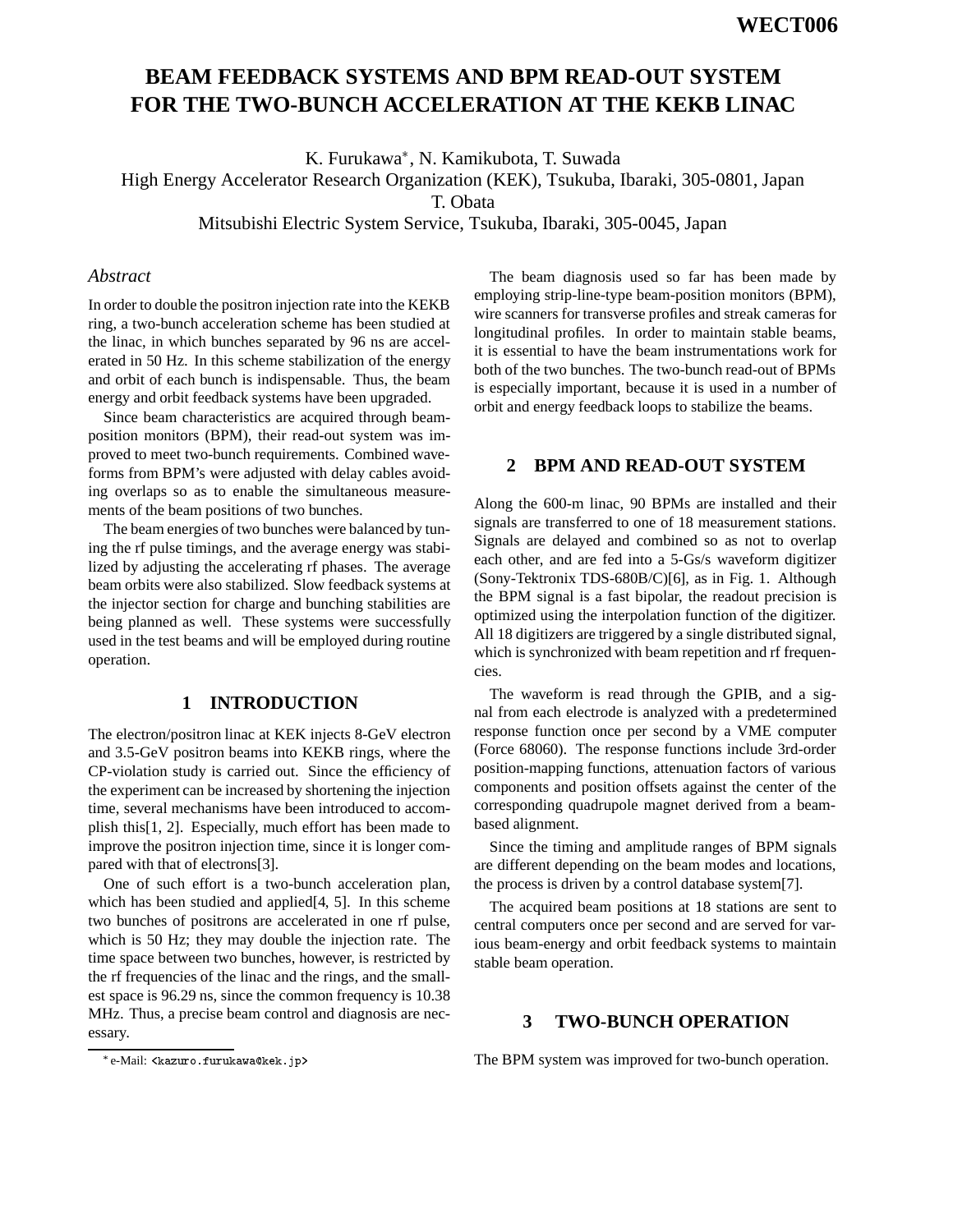

Figure 1: Signals from multiple BPMs arranged so that combined waveforms can be processed properly.

#### *3.1 Improvements to BPM System*

As written above, it is important to acquire the beam positions of two bunches along the linac simultaneously to study the beams. In our instrumentation, signals from those two bunches appear as two signals separated by 96.29 ns on the waveform. Although it was sometimes necessary to add more delay lines so as to avoid waveform overlapping, there was no need to add any specific hardware to handle such signals with small separations.

The calibration factors were re-examined since delay lines were added, and the beam-timing database for the signal analysis was extended to accommodate two-bunch information.

Processing functions/commands for BPMs on the central computers are also extended or added for two bunches, while keeping the old functions as before for single-bunch operations.

With these modifications, the BPM processing system was extended for two-bunch operation without any performance loss in either precision and speed. It has been used in beam operation since March, 2001.

#### *3.2 Operation Software with BPM*

Most of the operation software which utilize the BPM information was extended to meet both single- and twobunch operations. One of such examples is Fig. 2, which measures the beam energies of two bunches by correlation between a steering-magnet field and the beam-position response at the bunching section.



Figure 2: Software panel to measure the beam energies of two bunches with a steering magnet (BX A1 B8) and a BPM (SP A1 C5). After adjusting the timing of the electron gun, they became almost the same energy 15.5 MeV and 15.8 MeV.

## *3.3 Two Bunch Controls*

In order to accelerate the beams properly, the beam characteristics of two bunches need to be adjusted so as to be the same. For example, in order to adjust the beam-energy differences, we change the beam timing and rf pulse timing. The beam timing can be changed by 10-ps steps[4] and the rf pulse timing can be changed by 1.75-ns steps at each sector independently. Most of other parameters in the linac are not sensitive against time separation of 96.29 ns.

With such adjustments, the 10-nC primary electron bunches are accelerated up to 3.7 GeV and positrons are generated as shown in Fig. 3.

#### *3.4 BEAM FEEDBACK LOOPS*

The beam feedback loops in the linac for energy and orbit stabilization[2] were also extended to control two-bunch beams. Since we don't have many mechanisms to control two bunches independently, most feedback loops were modified to use positions derived from the charge-weighted averages of two bunches. With these changes, those loops can maintain the average orbit and energy. In software, only the monitoring function was extended to read the average positions if two bunches are accelerated. For positron injection, about 20 beam feedback loops are used, and they